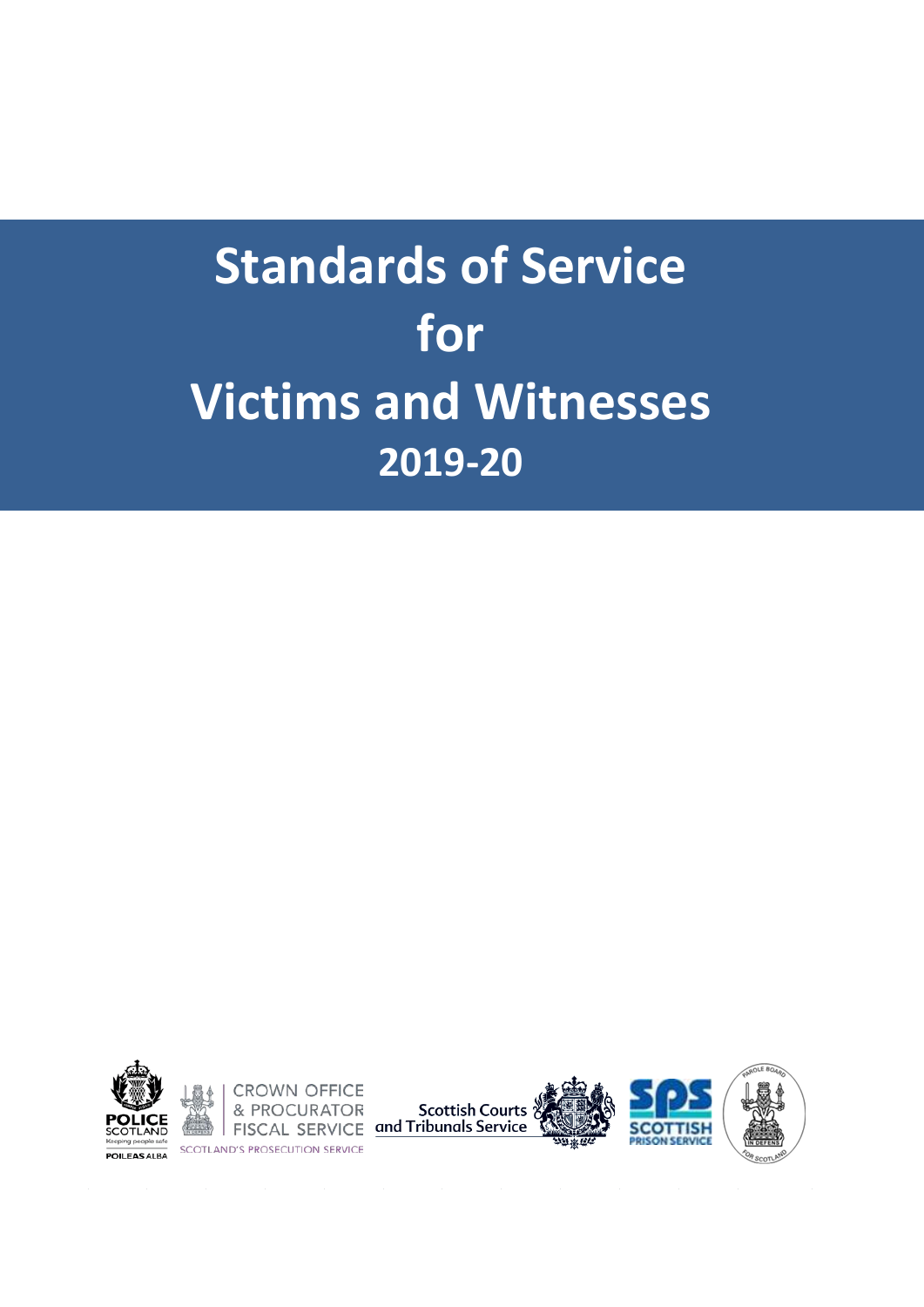#### **PREFACE**

This document has been prepared by Police Scotland, the Crown Office and Procurator Fiscal Service, the Scottish Courts and Tribunals Service, the Scottish Prison Service and the Parole Board for Scotland working in partnership.

Section 2 of the Victims and Witnesses (Scotland) Act 2014 requires Police Scotland, the Crown Office and Procurator Fiscal Service, the Scottish Courts and Tribunals Service, the Scottish Prison Service and the Parole Board for Scotland to set and publish standards of service for victims and witnesses. These standards are set out in this document. All of our standards will be monitored, reviewed and reported on annually.

The standards of service for the previous year and each organisation's report against those standards are published, and can be viewed on any of the organisations'' websites (for website addresses please see the section on *How to Complain* below).

| <b>CONTENTS</b>                                                                | <b>PAGE</b> |
|--------------------------------------------------------------------------------|-------------|
| Introduction                                                                   | 3           |
| <b>Victims Map</b>                                                             | 5           |
| <b>Common Standards of Service</b>                                             | 7           |
| Standards of Service – Police Scotland                                         | 7           |
| Standards of Service – Crown Office and Procurator Fiscal Service              | 8           |
| Standards of Service – the Scottish Courts and Tribunals Service               | 8           |
| Standards of Service – Scottish Prison Service                                 | 9           |
| Standards of Service – Parole Board for Scotland                               | 10          |
| What to do if you are not happy with our standard of service – How to complain | 11          |
| Taking the matter further – the Scottish Public Services Ombudsman             | 12          |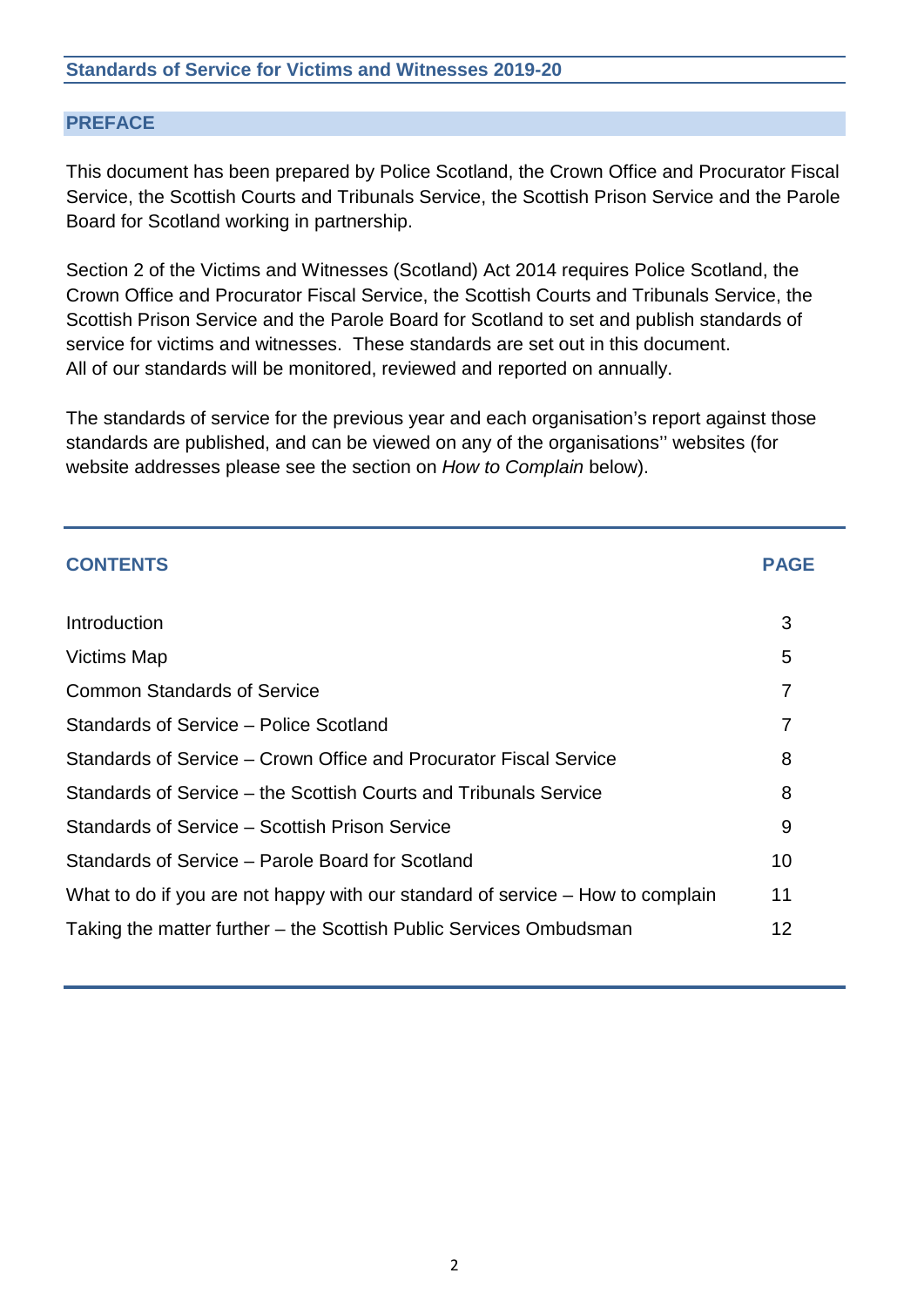#### **INTRODUCTION**

The contribution of victims and witnesses who stand up to crime, report crime to the police and who give evidence in court, when necessary, is central to effective justice. Providing more help and support for victims and witnesses is therefore a key aspect of building a better criminal justice system. The agencies of the criminal justice system responsible for setting these standards for the forthcoming year are committed to doing that, and a number have either reviewed and/or added to their standards. The Standards of Service were first published in 2015, and four years later the aim remains that they are dynamic and responsive to victims' needs.

Working together, and with the Scottish Government, we are committed to helping victims and witnesses feel supported, safe and informed at every stage of the process from offence to sentence end. We all recognise that the victim's journey can be complicated, at times frustrating, and often deeply upsetting. We do not always get it right. It is recognised that, collectively, we need to do more, and can do more, and this document sets out what that entails in the coming year.

There is a desire to do more and a willingness to do things differently to improve the support and help for victims and witnesses. However, change requires to be considered and informed by the collective experience of victims and witnesses. Going forward, the criminal justice agencies, with the grateful assistance of Victim Support Scotland, look forward to continue working collaboratively with the Victims Organisations Collaborative Forum to better understand the needs of victims and how we might help. Our agencies are also represented on the newly formed Victims Taskforce which is focused on improving the experiences of victims and witnesses in the criminal justice system.

We want to make sure that you are able to exercise your rights, that you are treated fairly, and that you are supported in making your voice heard. You are at the heart of our justice system.

If you have been the victim of, or witnessed a crime, you are likely to have contact with a number of different organisations and people who work in the Scottish criminal justice system. Some of these organisations and people will provide a service directly to you, such as the provision of information or support, and others will have contact with you because of your involvement in a court case.

This document seeks to explain what you can expect to happen at each stage of the criminal justice process, the standards of service you can expect, and who you can contact for help or advice. The Standards of Service aim to deliver the main principles set out in Section 1 of the 2014 Act. These are: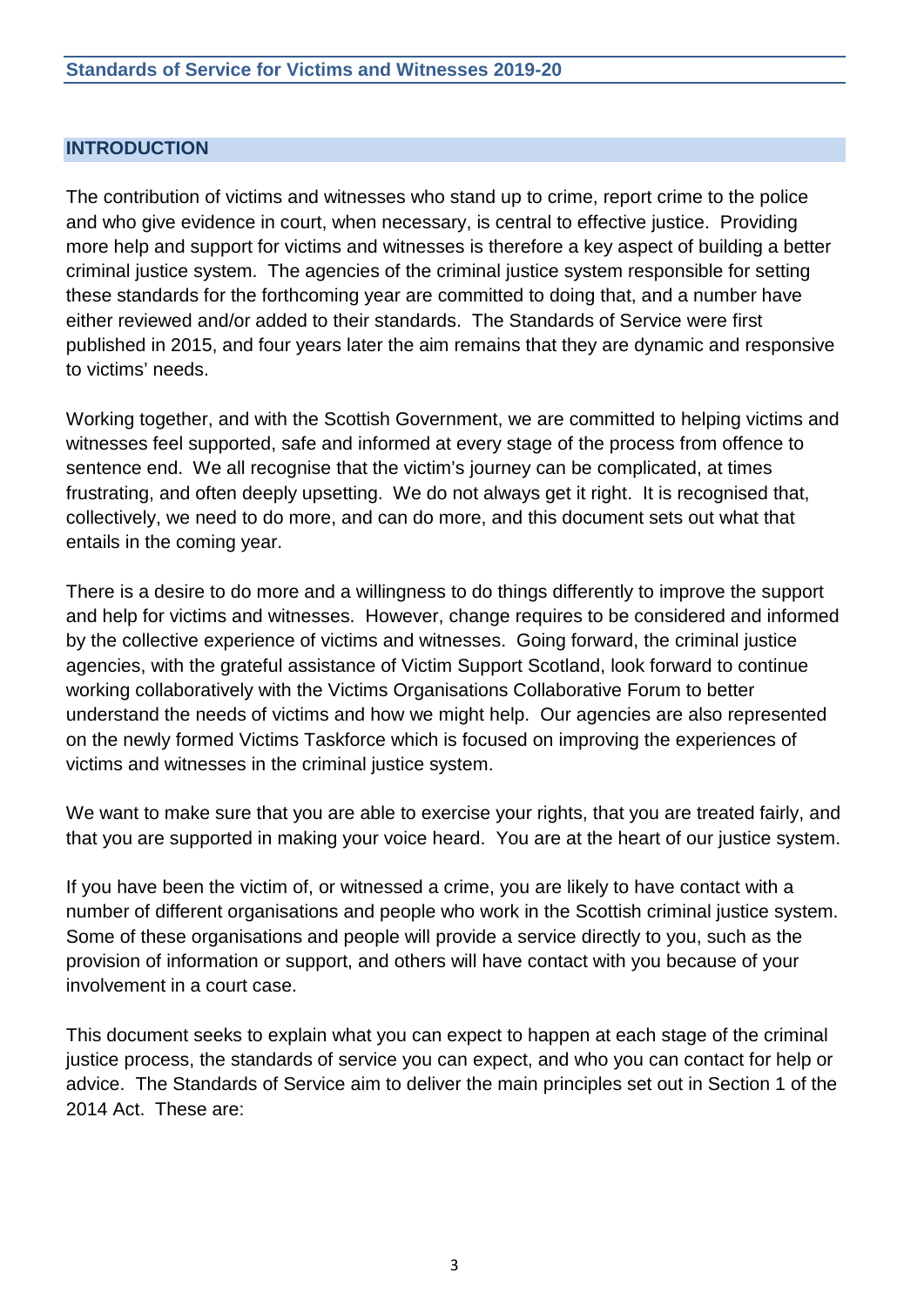- $\boxtimes$  That a victim or witness should be able to obtain information about what is happening in the investigation or proceedings;
- $\boxtimes$  That the safety of a victim or witness should be ensured during and after the investigation and proceedings;
- $\boxtimes$  That a victim or witness should have access to appropriate support during and after the investigation and proceedings; and
- $\boxtimes$  That, in so far as it would be appropriate to do so, a victim or witness should be able to participate effectively in the investigation and proceedings.

In relation to obtaining information, you can also expect that:

- $\boxtimes$  You should have access to relevant information at an early stage and at appropriate points in the process. This should include information on procedures, your role in them (if any), reports on progress (giving an explanation of any delays) and outcomes of criminal proceedings, and where, if possible, you can get further information and assistance;
- $\boxtimes$  You should be able to understand the information that is given to you. The language should be easy to understand and the information should be available in alternative languages or formats if required; and
- $\boxtimes$  You should be told who to contact if you want to discuss the information that has been provided and anything you do not understand will be explained to you.

Your personal information will be protected at all times. Where it is necessary to share that information with other agencies, this will be done lawfully and in a safe and secure manner.

# **What happens at each stage of the criminal justice process?**

Police Scotland, the Crown Office and Procurator Fiscal Service, the Scottish Courts and Tribunals Service, the Scottish Prison Service and the Parole Board for Scotland each play a part in the overall justice process.

The following flowchart sets out what you can expect from each organisation at each stage of the process if you are a victim of crime.

We welcome any comments you may have in relation to the map and, in particular, if you found it helpful. You may do this by using any of the agency contact details on the final page of this document.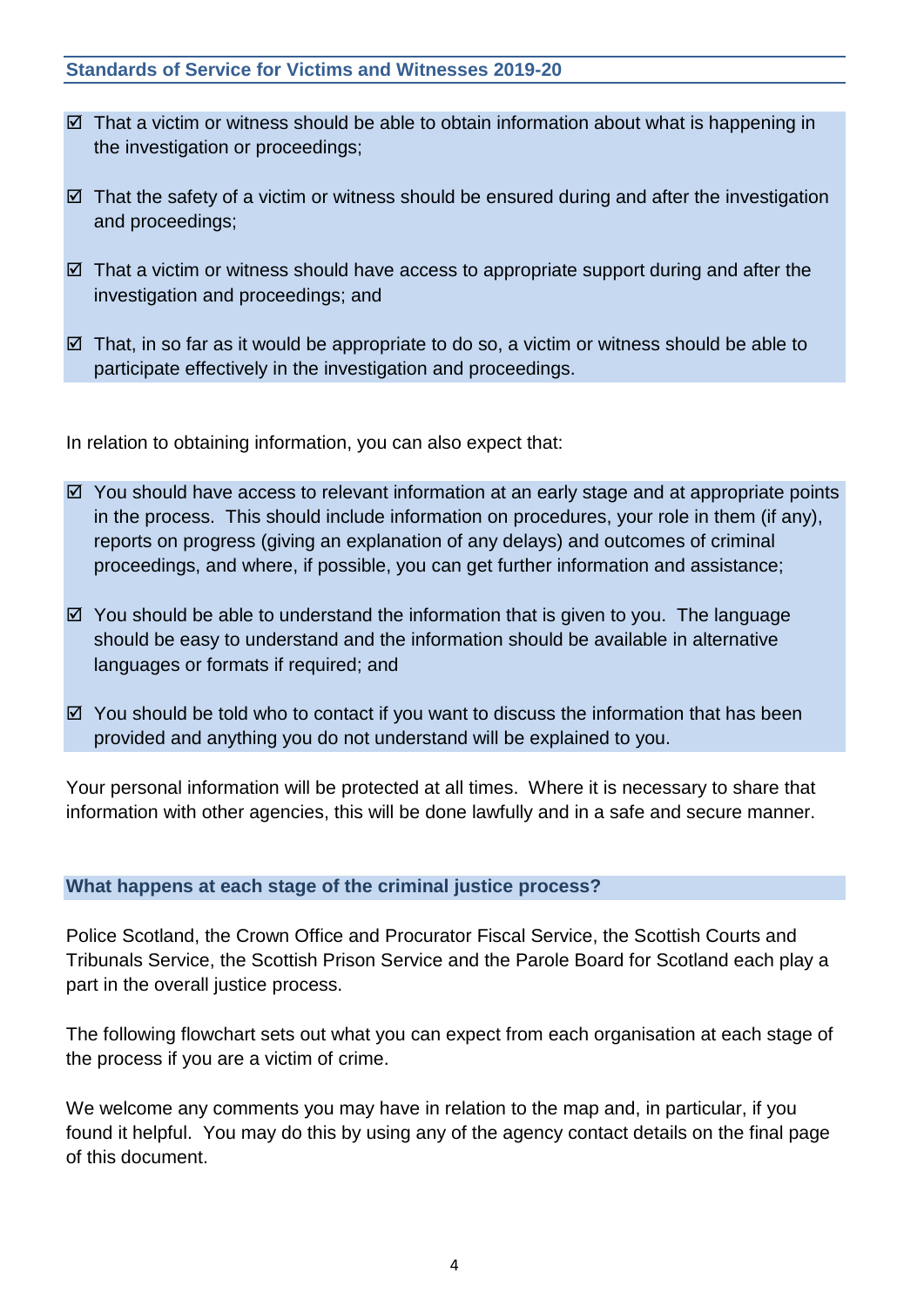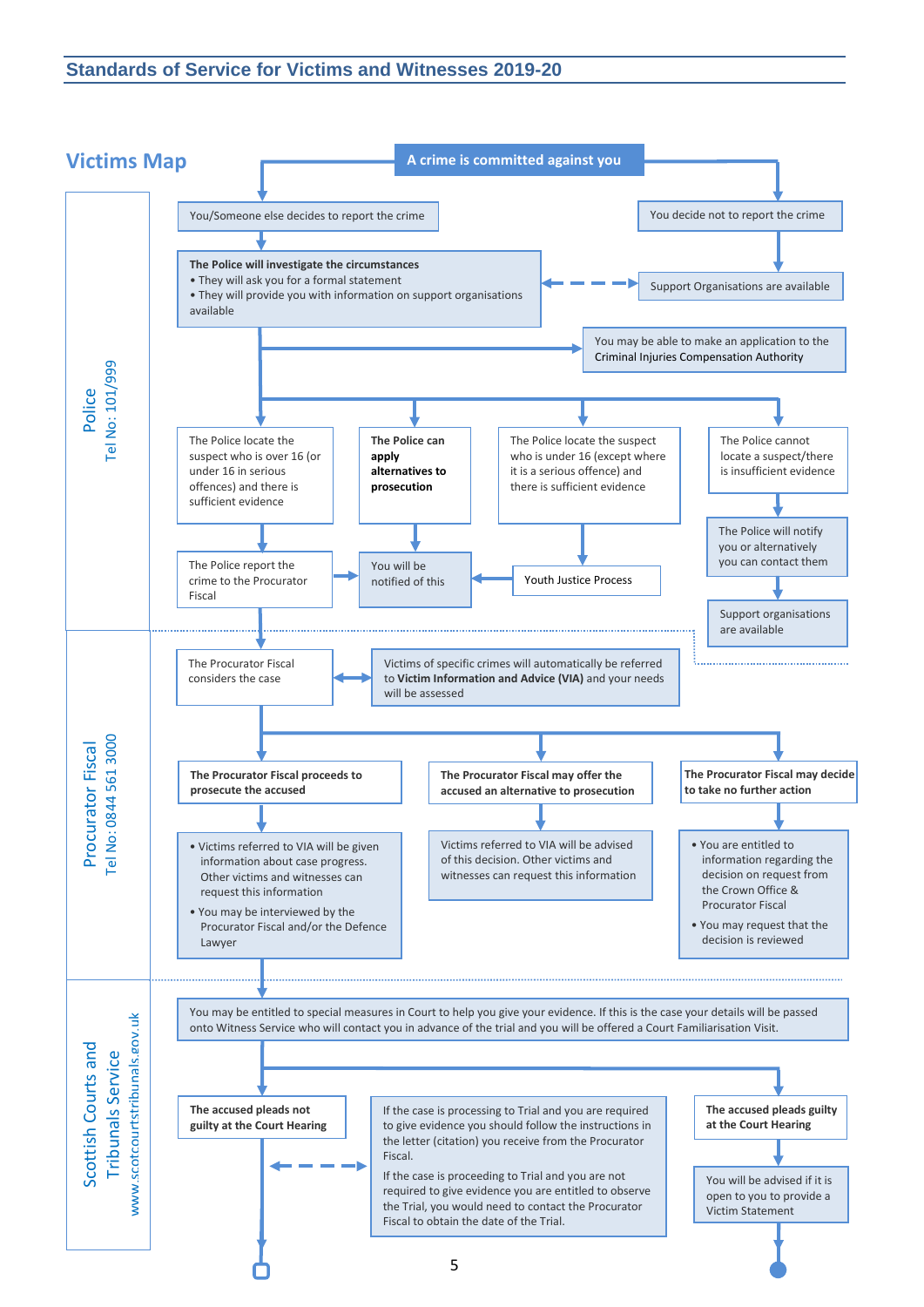

You can find further support, advice and guidance for victims and witnesses here: <http://www.mygov.scot/victim-witness-support>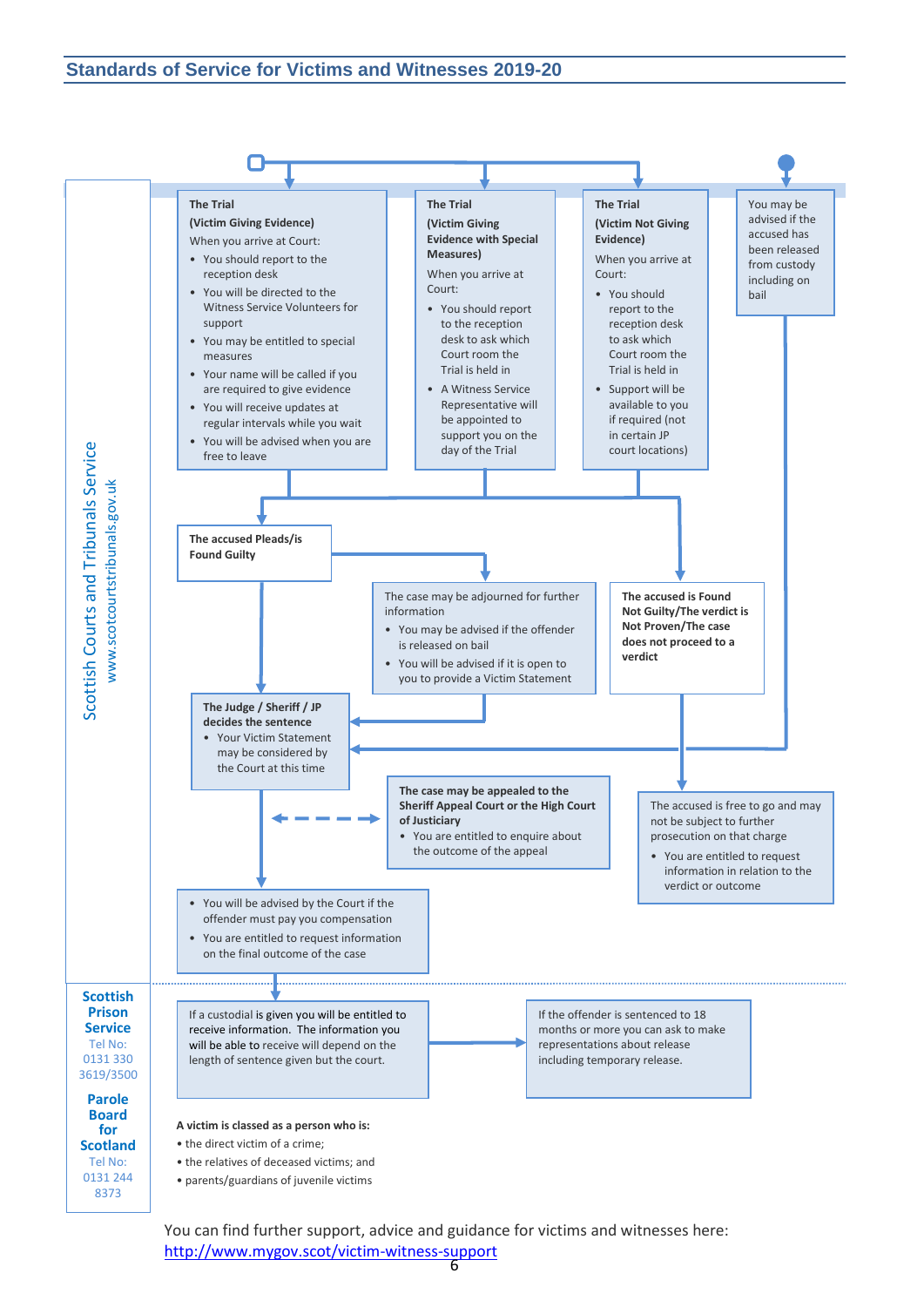# **THE COMMON STANDARDS OF SERVICE YOU CAN EXPECT FROM US**

Being a victim of crime, or witnessing a crime, can be a very upsetting and difficult experience.

We appreciate this, and we will all:

- $\boxtimes$  Ensure you have fair and equal access to services throughout and are treated with dignity and respect at all times regardless of age, disability, gender identity, marriage and civil partnership, pregnancy and maternity, race, religion or belief, sex or sexual orientation. Where required, additional support will be provided and any reasonable adjustments made to ensure that you have access to information and support services;
- $\boxtimes$  Work together and in partnership with victim and witness support organisations to ensure you are provided with the best service possible; and
- $\boxtimes$  We will each ensure that we comply with our respective Complaints Policies, details of which are found below.

#### **You can also expect the following specific standards:**

| <b>Organisation</b>                           | <b>Standards</b>                                                                                                                                                                                                                                                                                                                                                                                                                                                                                                                                                                                                                                                                                                                                                                                                                                   |
|-----------------------------------------------|----------------------------------------------------------------------------------------------------------------------------------------------------------------------------------------------------------------------------------------------------------------------------------------------------------------------------------------------------------------------------------------------------------------------------------------------------------------------------------------------------------------------------------------------------------------------------------------------------------------------------------------------------------------------------------------------------------------------------------------------------------------------------------------------------------------------------------------------------|
| <b>Police Scotland</b><br><b>POILEAS ALBA</b> | We will discuss with you how you will be kept informed of progress in<br>$\blacksquare$<br>your case; we will also explain how we will deal with your case and<br>what we may ask you to do to help us;<br>If you are a victim or witness, a person who has given a statement in<br>relation to a crime or a family member of a victim who has died as a<br>result of a crime, you can make a request for information.<br>When they receive your application, Police Scotland will respond<br>within 40 days. For more detail on what information can be<br>requested, and how to apply please go to:<br>www.scotland.police.uk/access-to-information/the-victims-and-<br>witnesses-scotland-act-2014<br>If you are a victim of either a sexual offence, trafficking for<br>prostitution, trafficking for exploitation, domestic abuse or stalking |
|                                               | you will have the option to let officers know whether you want a male<br>or female officer to interview you. We will try to meet your request<br>wherever possible;<br>To assess your vulnerability as a witness, we will consider, with our<br>п.<br>partners, your particular needs, and thereafter try to ensure those<br>needs are met; and<br>We will ensure you receive a Victim Care Card if you are a victim of<br>crime which provides you with the details of your enquiry officer, the<br>crime you report and information on how you can access victim                                                                                                                                                                                                                                                                                 |
|                                               | support and the Scottish Government's Victims' Code.                                                                                                                                                                                                                                                                                                                                                                                                                                                                                                                                                                                                                                                                                                                                                                                               |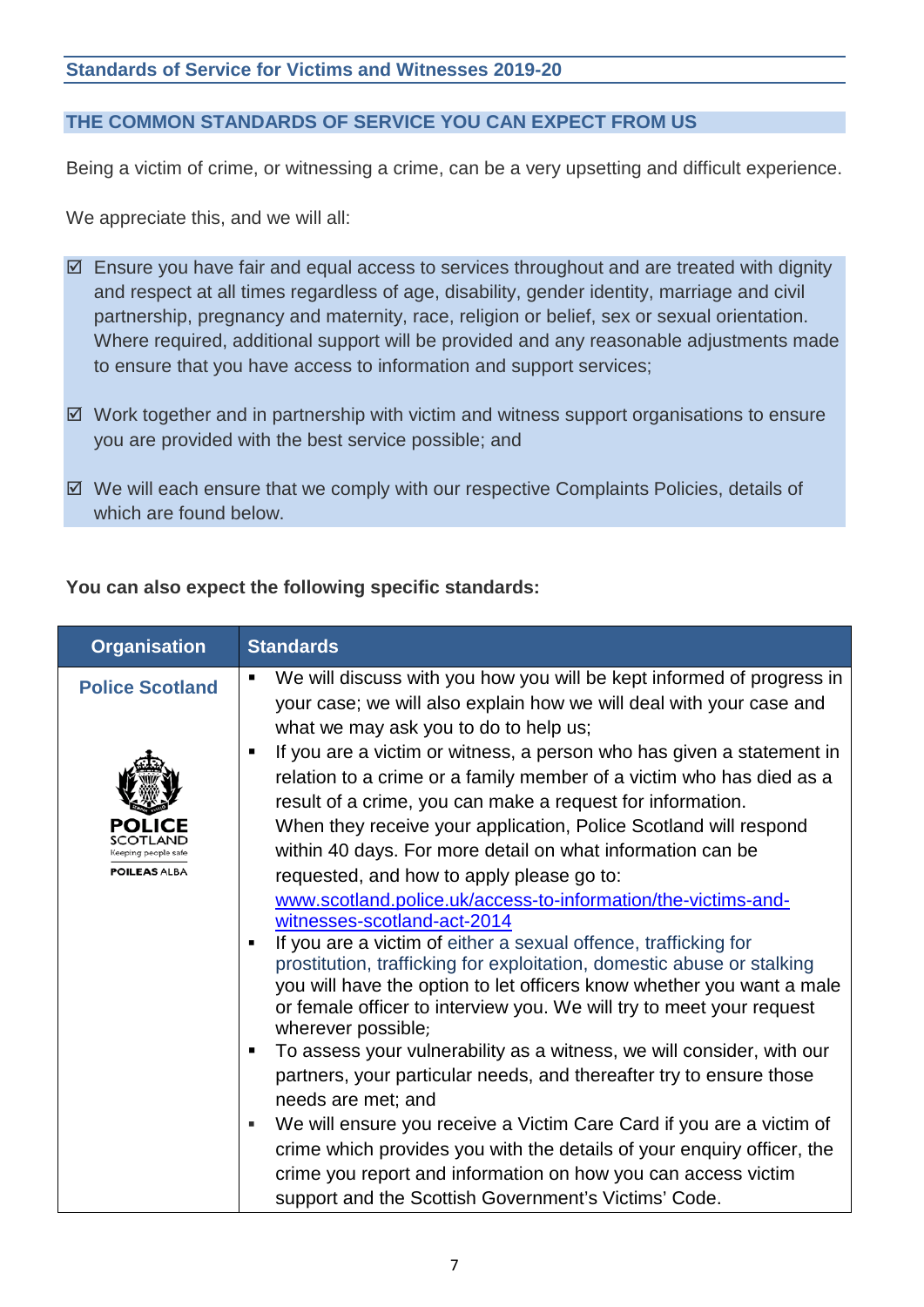| <b>Organisation</b>                                                         | <b>Standards</b>                                                                                                                                                                                                                                                                                                                                                                                                                                                                                                                                                                                                                                                                                                             |
|-----------------------------------------------------------------------------|------------------------------------------------------------------------------------------------------------------------------------------------------------------------------------------------------------------------------------------------------------------------------------------------------------------------------------------------------------------------------------------------------------------------------------------------------------------------------------------------------------------------------------------------------------------------------------------------------------------------------------------------------------------------------------------------------------------------------|
| <b>Crown Office and Procurator</b><br><b>Fiscal Service</b>                 | We will treat you fairly and with respect, we will<br>listen to you through our Complaints and Feedback<br>Policy and the review of our decisions and we will<br>communicate with you clearly and effectively;                                                                                                                                                                                                                                                                                                                                                                                                                                                                                                               |
| CROWN OFFICE<br>& PROCURATOR<br>FISCAL SERVICE<br>AND'S PROSECUTION SERVICE | We will make sure that you have access to the<br>relevant and appropriate information that you are<br>entitled to, and in situations where we cannot<br>provide that information we will explain the reasons<br>why;<br>We will ensure that you are given the help you need<br>to give evidence in court. We will assess your<br>vulnerability, explain the special measures available<br>to you under the law and when available apply for<br>you to be supported with the appropriate special<br>measures; and<br>We will take decisions in cases reported to us in line<br>with our <b>prosecution code</b> and continue to review<br>the training needs of our staff to ensure that they<br>have the appropriate skills. |

| <b>Organisation</b>                                                                                      | <b>Standards</b>                                                                                                                                                                                                                                                                                                                                                                                                                                                                                           |
|----------------------------------------------------------------------------------------------------------|------------------------------------------------------------------------------------------------------------------------------------------------------------------------------------------------------------------------------------------------------------------------------------------------------------------------------------------------------------------------------------------------------------------------------------------------------------------------------------------------------------|
| <b>The Scottish Courts and</b><br><b>Tribunals Service</b><br>Scottish Courts ?<br>and Tribunals Service | If you are a witness, we will update you on the<br>п<br>progress of the court case at least once per hour<br>and advise you when you can leave the court;<br>We will provide separate waiting rooms for<br>prosecution and defence witnesses, and access to<br>refreshments:<br>If you are entitled to give your evidence to court by<br>п<br>live TV link, we will meet you on the day and explain<br>the process for giving your evidence to court;<br>We will respond to requests received on behalf of |
|                                                                                                          | witnesses, for court familiarisation visits, within 3<br>working days of receipt; and                                                                                                                                                                                                                                                                                                                                                                                                                      |
|                                                                                                          | If you want to know what support is available to you<br>when you arrive at court, we will direct you to the<br>Witness Service or other support services which are<br>present in the court building.                                                                                                                                                                                                                                                                                                       |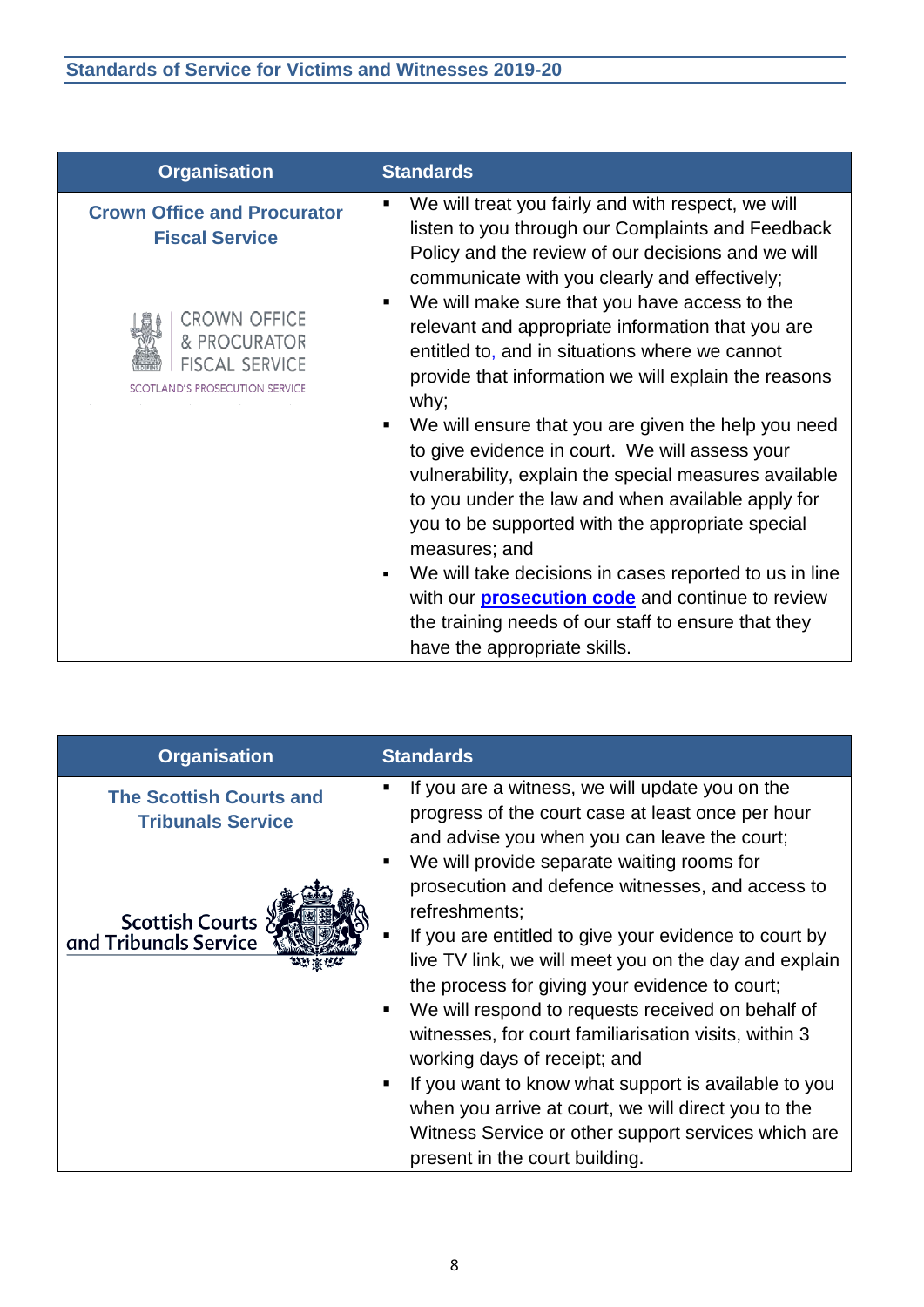| <b>Organisation</b>                      | <b>Standards</b>                                                                                                                                                                                                                                                                                                                                                                                                                                                                                                                                                                                                                                                                                                                                              |
|------------------------------------------|---------------------------------------------------------------------------------------------------------------------------------------------------------------------------------------------------------------------------------------------------------------------------------------------------------------------------------------------------------------------------------------------------------------------------------------------------------------------------------------------------------------------------------------------------------------------------------------------------------------------------------------------------------------------------------------------------------------------------------------------------------------|
| <b>Scottish Prison</b><br><b>Service</b> | 1. For those who have joined the Victim Notification Scheme (VNS),<br>information that you are entitled to receive under section 16(3) of the<br>Criminal Justice (Scotland) Act 2003 will be provided to you by the<br>Scottish Prison Service (SPS) within two working days.<br>This consists of the following:<br>The date of the prisoner's release (other than being granted<br>temporary release);<br>If the prisoner dies, his date of death;<br>п<br>If the prisoner has been transferred out of our custody;<br>п.<br>That the prisoner is, for the first time, entitled to be considered for<br>п<br>temporary release;<br>That the prisoner is unlawfully at large; or<br>п.<br>That the prisoner who was released or was unlawfully at large<br>п |
|                                          | has been returned to custody.<br>2. If you write to SPS about any matter concerning the Victim                                                                                                                                                                                                                                                                                                                                                                                                                                                                                                                                                                                                                                                                |
|                                          | Notification Scheme, they will respond within 5 working days.<br>3. Where a telephone enquiry cannot be answered by SPS at the time,<br>they will call you back within one working day.                                                                                                                                                                                                                                                                                                                                                                                                                                                                                                                                                                       |
|                                          | 4. For those victims of offenders sentenced to less than 18 months,<br>they will notify you of the date of release or escape of the offender<br>within 2 working days of confirmation that you are an eligible victim.<br>They will do this either in writing or by telephone where you have<br>provided a current contact number.                                                                                                                                                                                                                                                                                                                                                                                                                            |
|                                          | 5. For those of you who have joined the Victim Notification Scheme,<br>and have expressed a desire to make representations in relation to<br>licence conditions under section 17 of the Criminal Justice<br>(Scotland) Act 2003, SPS will write to you to seek your<br>representations no less than two weeks before any decision will be<br>taken on release:<br>On Home Detention Curfew;<br>On temporary release (but only on the first occasion that the<br>prisoner is considered); or<br>By the Parole Board for Scotland.                                                                                                                                                                                                                              |
|                                          | 6. For those victims of life sentenced offenders who have joined the<br>Victim Notification Scheme, and have expressed a desire to make<br>representations in relation to licence conditions under section 17 of<br>the Criminal Justice (Scotland) Act 2003, SPS will provide you with<br>an opportunity to make representations in person, orally or in writing<br>before any decision is taken on the first occasion that the<br>prisoner is considered for temporary release.                                                                                                                                                                                                                                                                             |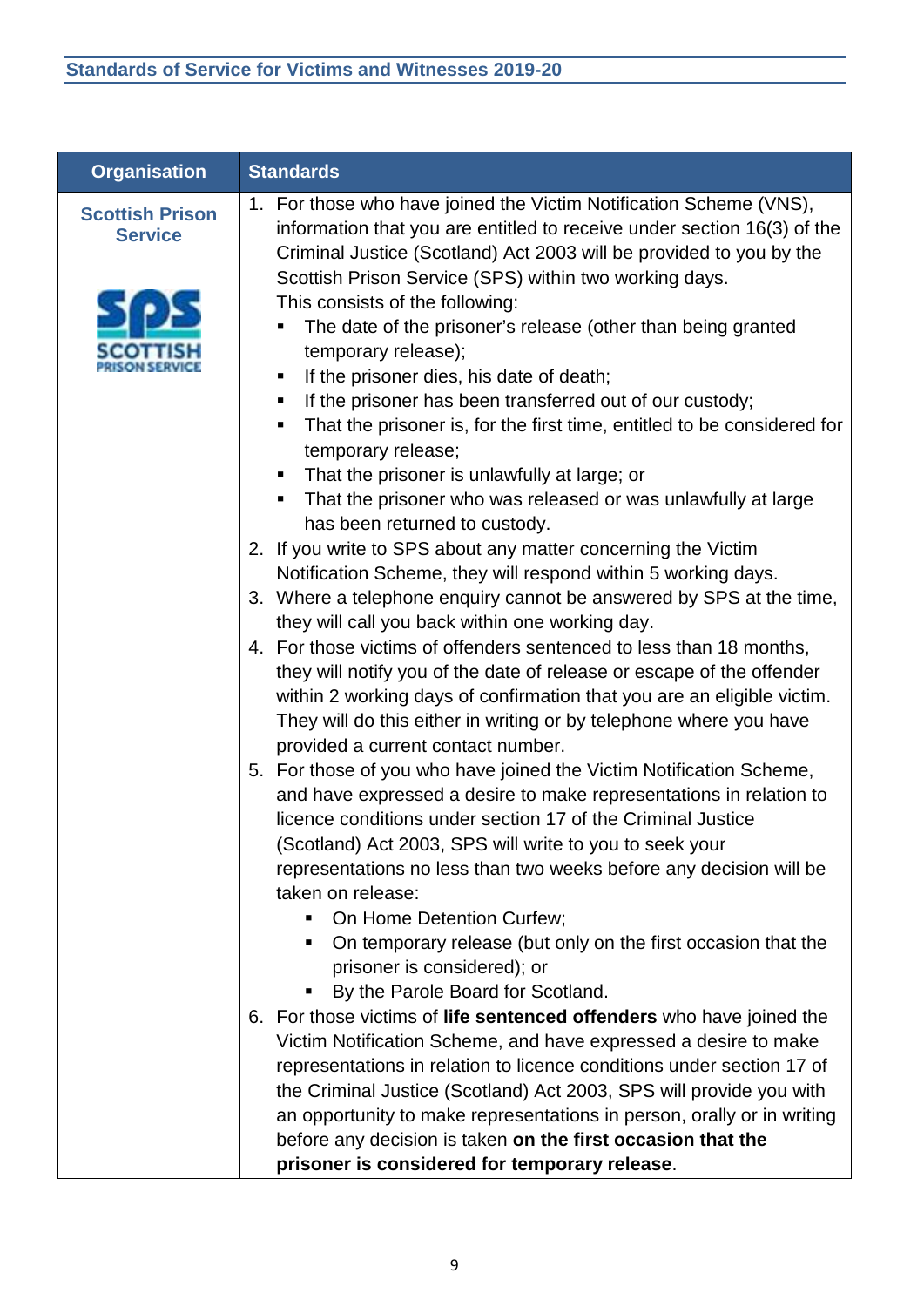| <b>Organisation</b>                        | <b>Standards</b>                                                                                                                                                                                                                                                                                                                                                                                                                                                                                                                                                                                                                                         |
|--------------------------------------------|----------------------------------------------------------------------------------------------------------------------------------------------------------------------------------------------------------------------------------------------------------------------------------------------------------------------------------------------------------------------------------------------------------------------------------------------------------------------------------------------------------------------------------------------------------------------------------------------------------------------------------------------------------|
| <b>Parole Board for</b><br><b>Scotland</b> | 1. If you are registered for part 2 of the Victim Notification Scheme, we<br>will take account of your representations alongside other relevant<br>information when deciding whether to approve release. Victim<br>Support Scotland may be able to help you prepare your                                                                                                                                                                                                                                                                                                                                                                                 |
|                                            | representations (contact number 0345 603 9213);<br>2. If you are registered for part 2 of the Victim Notification Scheme, we<br>will tell you when the Parole Board has made its decision. You will<br>be offered the option of being told by telephone and, if release is<br>granted, we will tell you about any licence conditions that are<br>relevant to you. If release is not granted, you will be told the review<br>period. If you prefer to receive a letter, we will send this by 1 <sup>st</sup> class<br>post within 1 day of the Parole Board's decision;                                                                                   |
|                                            | 3. If you are registered for part 2 of the Victim Notification Scheme, we<br>will give you the opportunity, where the prisoner has been given a<br>life sentence, of making your representations in person to a member<br>of the Parole Board (the Parole Board member will not be part of the<br>Tribunal considering the prisoner's case). Please note that the<br>meeting with the member of the Parole Board will normally take<br>place between 12 and 8 weeks before the date set for the Tribunal<br>and will not normally be at your home. The meeting will be at a time<br>that is suitable for you;                                            |
|                                            | 4. We will answer your letters, emails or telephone calls promptly. We<br>will answer your letters or emails within 5 working days. If we are<br>not able to fully answer your telephone enquiry at the time of your<br>call, we will arrange to call you back;                                                                                                                                                                                                                                                                                                                                                                                          |
|                                            | 5. We will normally contact you by letter clearly stating why we are<br>contacting you and, if there is any action that we need you to take,<br>we will set that out clearly. If we need to contact you by telephone,<br>we will check that it is convenient for you to discuss the matter and<br>we will explain why we are contacting you and, if there is any action<br>that we need you to take, we will tell you what that is and why it is<br>required; and                                                                                                                                                                                        |
|                                            | 6. We will carefully consider representations submitted by victims,<br>including whether any information contained in them should be<br>withheld from the prisoner under Rule 6 of the Parole Board<br>(Scotland) Rules 2001, which states the grounds on which<br>information may be withheld. Where the Board is of the view that<br>any of these grounds are met, the information will be redacted from<br>any documentation provided to the prisoner. The victim(s) will be<br>advised of the information which has been redacted. Where<br>appropriate, their views may be sought in advance of deciding<br>whether information falls under Rule 6. |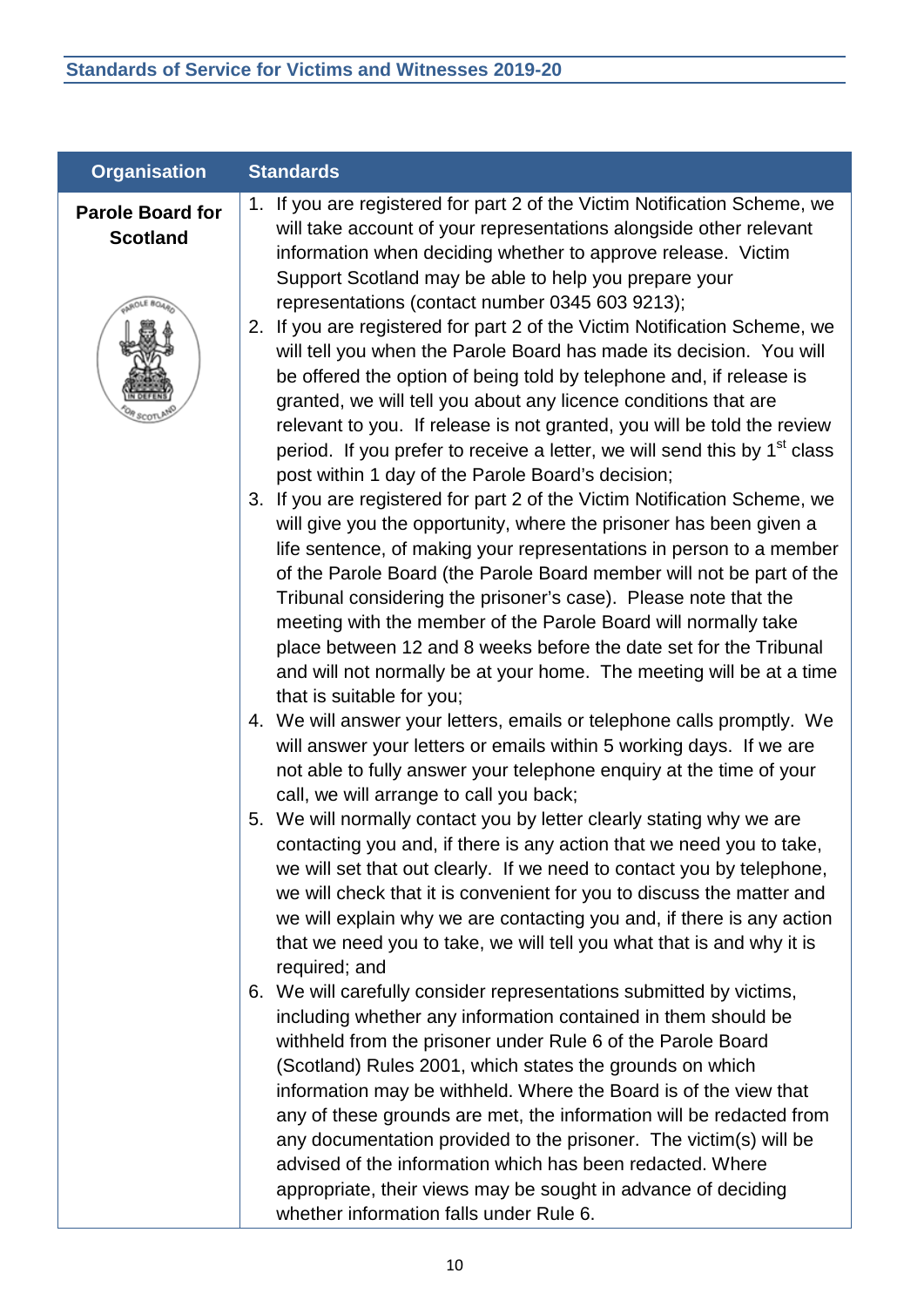# **BRITISH TRANSPORT POLICE**

British Transport Police (BTP) is not an agency subject to the statutory requirements regarding the setting of standards and reporting on performance. BTP is however aware of the need to provide support to those persons vulnerable within the system and has set operational standards in support of victims and witnesses and these can be viewed [here.](http://www.btp.police.uk/advice_and_information/if_youre_a_victim_of_crime/police_victim_right_to_review/victims_and_witnesses.aspx) Any enquiries regarding the standards may be directed to [D-Crime@btp.pnn.police](mailto:D-Crime@btp.pnn.police).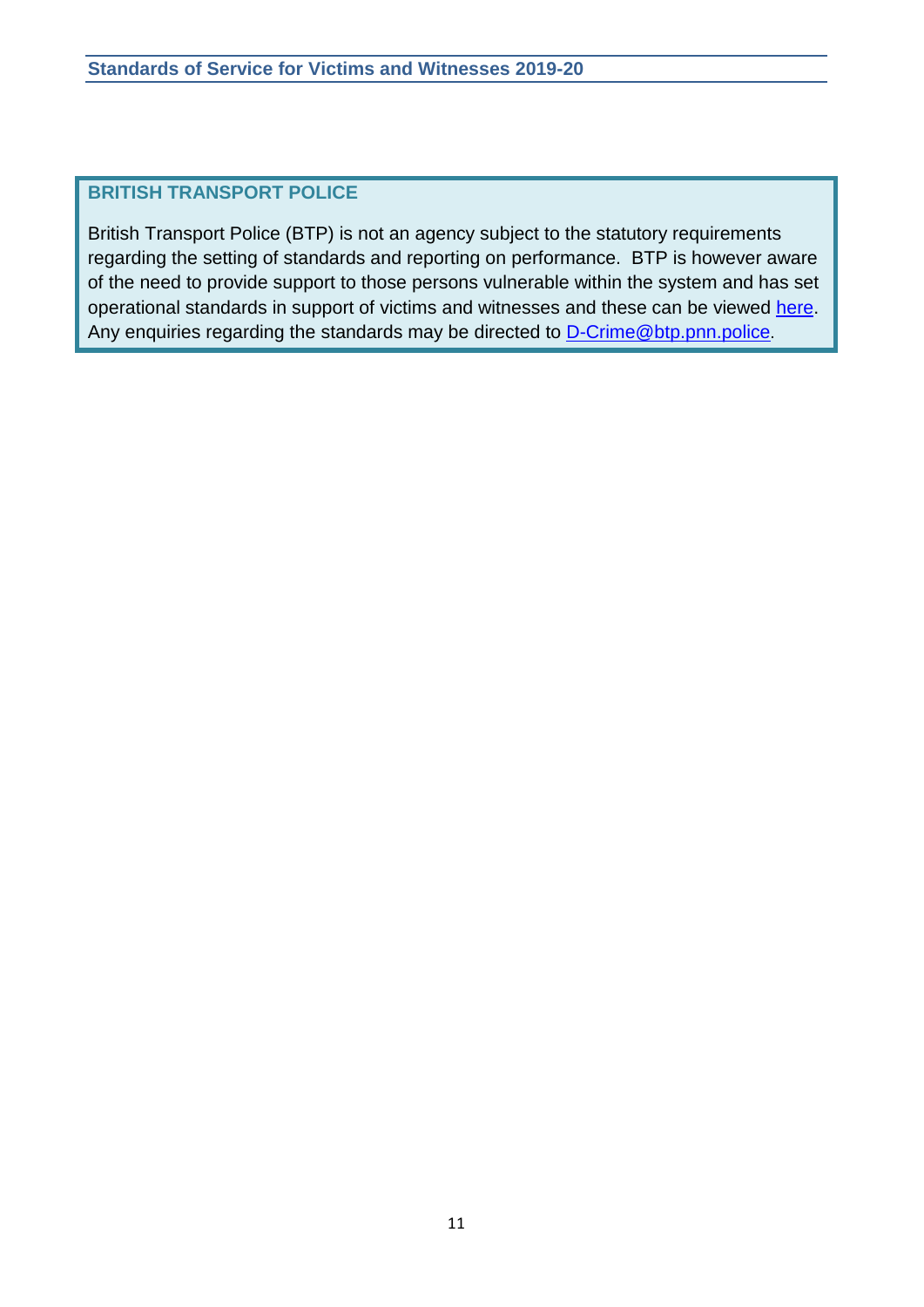### **What to do if you are not happy with our standard of service – How to complain**

Police Scotland, the Crown Office and Procurator Fiscal Service, the Scottish Courts and Tribunals Service, the Scottish Prison Service and the Parole Board for Scotland, are committed to delivering the highest standards of service to you. We know that sometimes things go wrong and we will try to put things right if that happens. If you are not happy with the service you have received from one of these organisations, it is important that you let them know.

If the matter cannot be resolved, you should be offered information about the relevant complaints procedure, so that you can raise your concerns formally. Your complaint will be taken seriously and will be dealt with quickly and effectively, you should be able to complain without fear of victimisation.

Details of where to make a complaint for each organisation are found below:

# **POLICE SCOTLAND**

## [www.scotland.police.uk](http://www.scotland.police.uk/)

- Complete our online complaint form;
- Write to: Professional Standards Department Police Headquarters Scotland P.O. Box 21184 Alloa, FK10 9DE;
- Dial 101 and make a report of your complaint over the telephone; or
- Attend at a police station in person.

#### **CROWN OFFICE AND PROCURATOR FISCAL SERVICE**

[www.copfs.gov.uk/about-us/comments-complaints](http://www.copfs.gov.uk/about-us/comments-complaints)

- You can email [RIU@copfs.gov.uk](mailto:RIU@copfs.gov.uk) or
- write to: Response and Information Unit Crown Office and Procurator Fiscal Service 25 Chambers Street Edinburgh EH1 1LA
- From a landline, you can phone 0300 020 3000
- From a mobile, you can phone 01389 739 557

# **THE SCOTTISH COURTS AND TRIBUNALS SERVICE**

# [www.scotcourtstribunals.gov.uk](http://www.scotcourtstribunals.gov.uk/)

Our complaints procedure sets out how we will investigate and deal with your complaint and the timescales involved. The complaints procedure can be accessed:

- by clicking the Complaints and Feedback link at the foot of the home page of the SCTS website (above), or
- by requesting a copy from your local court.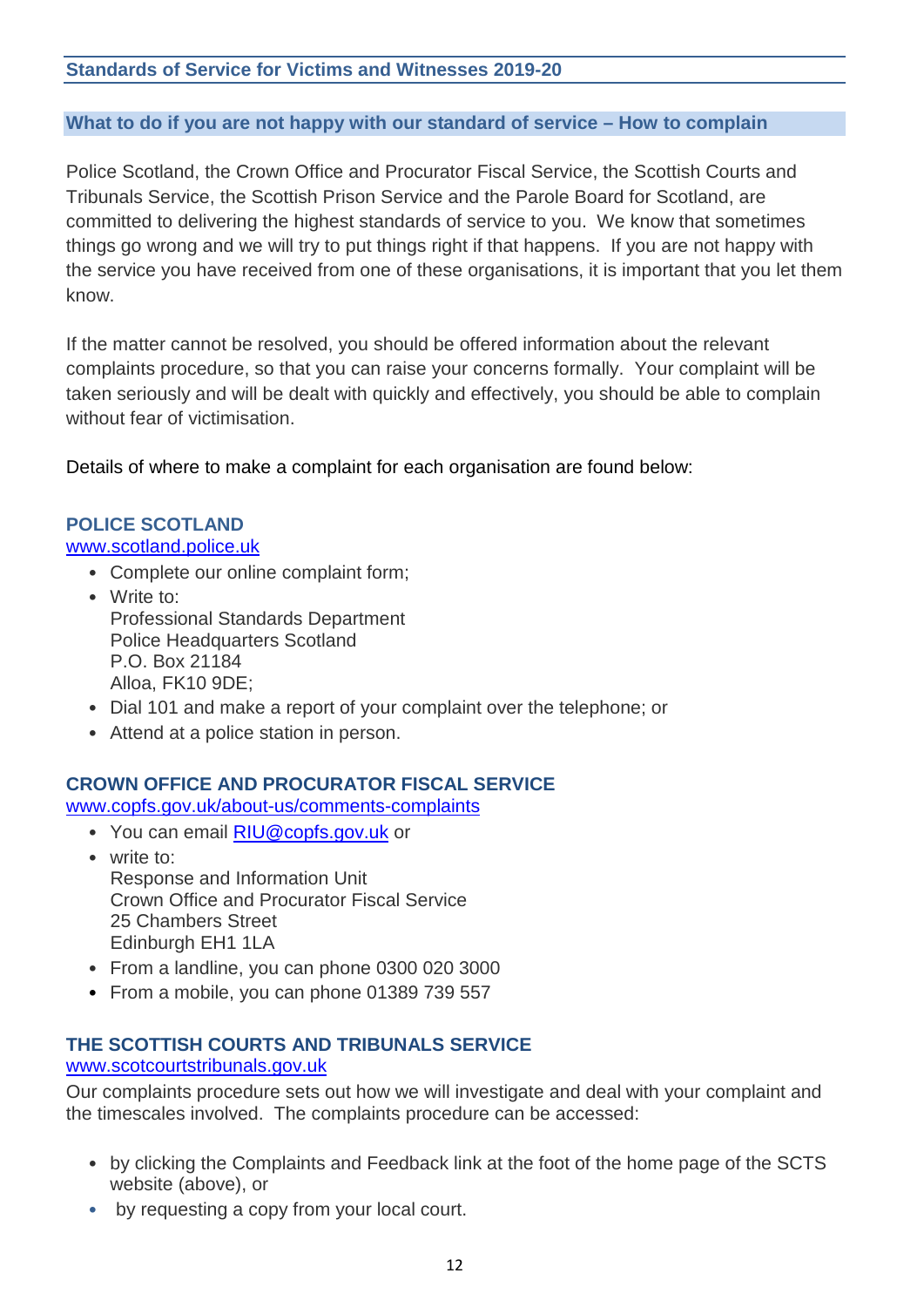#### **SCOTTISH PRISON SERVICE**

[www.sps.gov.uk](http://www.sps.gov.uk/)

- In person to the VNS Department at the SPS;
- By phone: 0131 330 3500;
- By writing to: Victim Notification Scheme Room G14 Calton House Edinburgh EH12 9HW; or
- By e-mail to [vns@sps.pnn.gov.uk](mailto:vns@sps.pnn.gov.uk)

Please make it clear that you want the matter to be treated as a complaint. It will help us if you give as much background information as you can, for example why you are dissatisfied and your VNS reference number.

#### **THE PAROLE BOARD FOR SCOTLAND** [www.scottishparoleboard.gov.uk](http://www.scottishparoleboard.gov.uk/)

You can either write to the Chief Executive at the address on our letter or telephone on the phone number on our letter. We will acknowledge your complaint within 3 working days and will normally discuss the matter with you before writing to you within 20 working days to let you know the outcome.

You can find out how to make a formal complaint [here.](http://www.scottishparoleboard.gov.uk/page/complaints_procedure)

#### **Taking the matter further**

If you consider that Police Scotland, the Crown Office and Procurator Fiscal Service, the Scottish Courts and Tribunals Service, the Scottish Prison Service or the Parole Board for Scotland have not dealt with your complaint satisfactorily, you can ask the Scottish Public Services Ombudsman to adjudicate. You can contact them by telephoning 0800 377 7330 or by writing to the following address:

FREEPOST SPSO (that is all that is required on the envelope)

#### **Who you can contact for support or advice**

You can find further support, advice and guidance for victims and witnesses here: <http://www.mygov.scot/victim-witness-support>